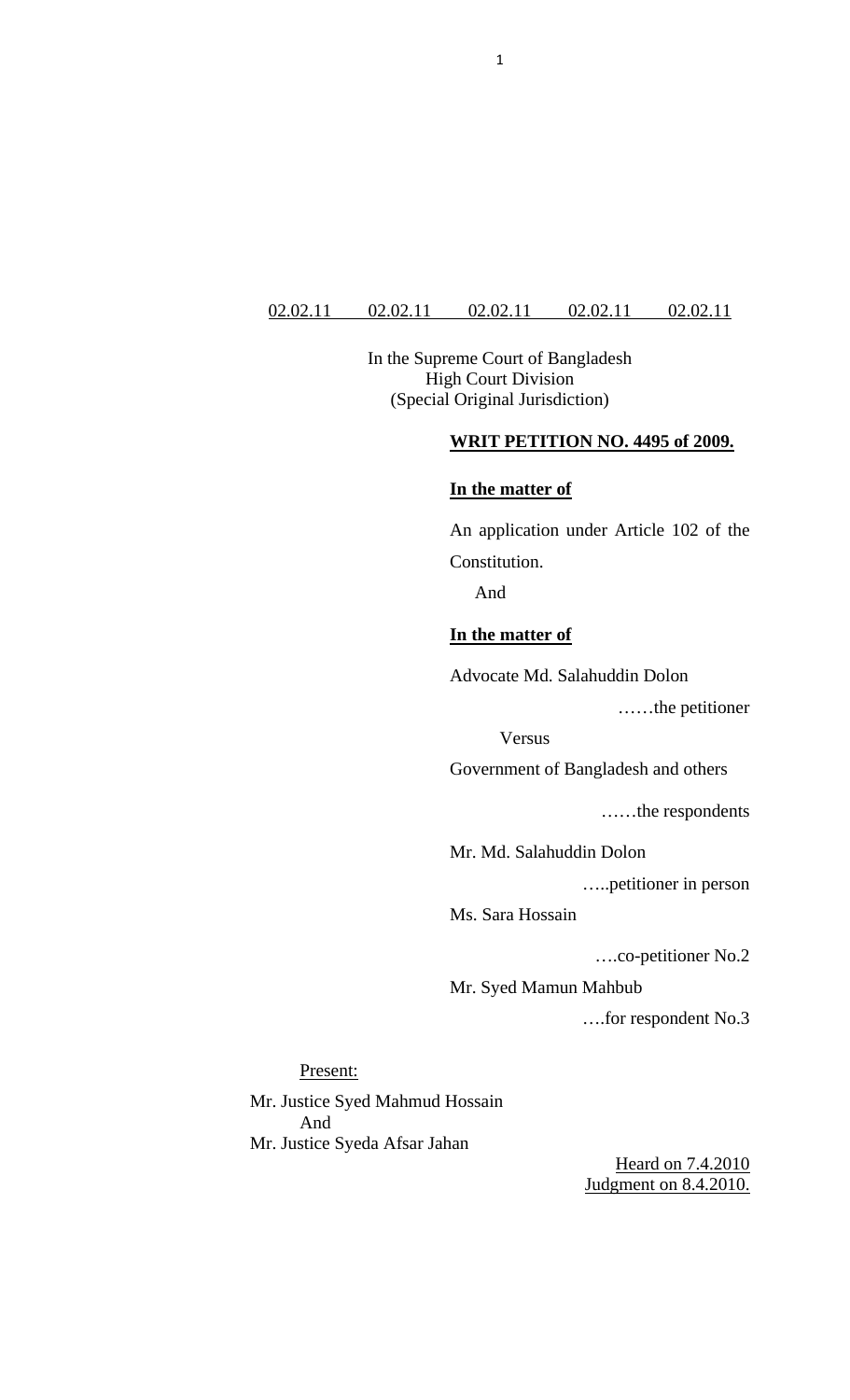#### *Syed Mahmud Hossain, J:*

 On 28.6.2009, the learned Attorney General Mr. Mahbubey Alam produced 'The Daily Samakal' in which at page 9 a news item was published under the caption Bangla…(uncivilized)

Having gone through the news report, we found that very derogatory remarks were made by Mr. Arif Ahmed, Upazila Education Officer, Sadar Upazila, Kurigram to the Headmistress of Attaram Bishawar Government Primary School.

 Mr. Md. Salahuddin Dolon, learned Advocate of this Court, who was present at the relevant time in the Court filed an application for taking appropriate action against the Upazila Education Officer. The learned Advocate became the petitioner in public interest. Consequently, the swearing of affidavit on the application was dispensed with and the office was directed to register the application as a Writ Petition. After that, we issued a Rule Nisi calling upon the respondents to show cause as to why respondent No.1 should not be directed to take appropriate action against respondent No.3 for uttering highly derogatory remarks against the Headmistress of the School as stated in the news item.

 The news item published in 'The Daily Samakal' on 26.6.2009 at page 9 is transcribed from Bangla to English as under: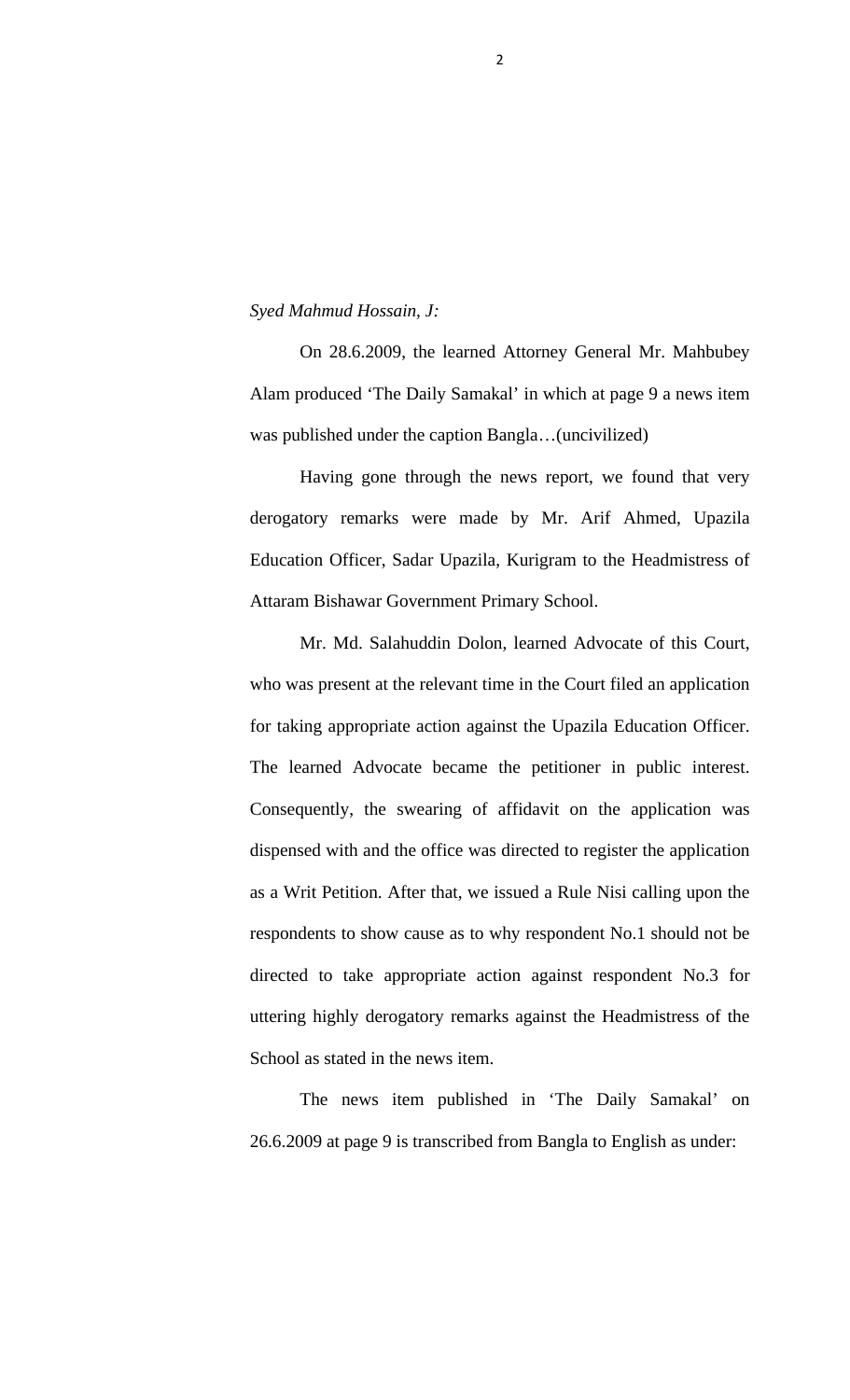*In an open meeting, the Upazila Primary Education Officer scolded the Headmistress of a Primary School by uttering the word, 'prostitute. She could not sustain the dishonor and became senseless whereupon the District Primary Education Officer himself took her to Sadar Hospital. In protest, all the teachers boycotted that meeting. It was learnt that last Friday while a meeting was in progress at noon, the Upazila Education Officer directed all female teachers to attend school wearing henceforth a scarf. When fifty female teachers present there protested, the Education Officer, Arif Ahmed, pointing at the Headmistress, Mr. Sultana Arjuman Banu of Athmaram Bisheswas Government Primary School, declared her uncultured Bangla…. He further said, "If a prostitute is called a prostitute, she looks at the sky, on the other hand, when a lady is called a prostitute, she looks down upon the ground. In protest of the objectionable remarks, all the teachers left the meeting. While speaking to the newspaper correspondent, the Headmistress said in choked voice that she received prizes as the best teacher of the district 4 (four) times but she did never hear such objectionable remarks in nineteen years of her career as a teacher. The teachers present stated that the Upazila Education Officer was addicted to drugs. They further alleged the Upazila Education Officer indulged* 

3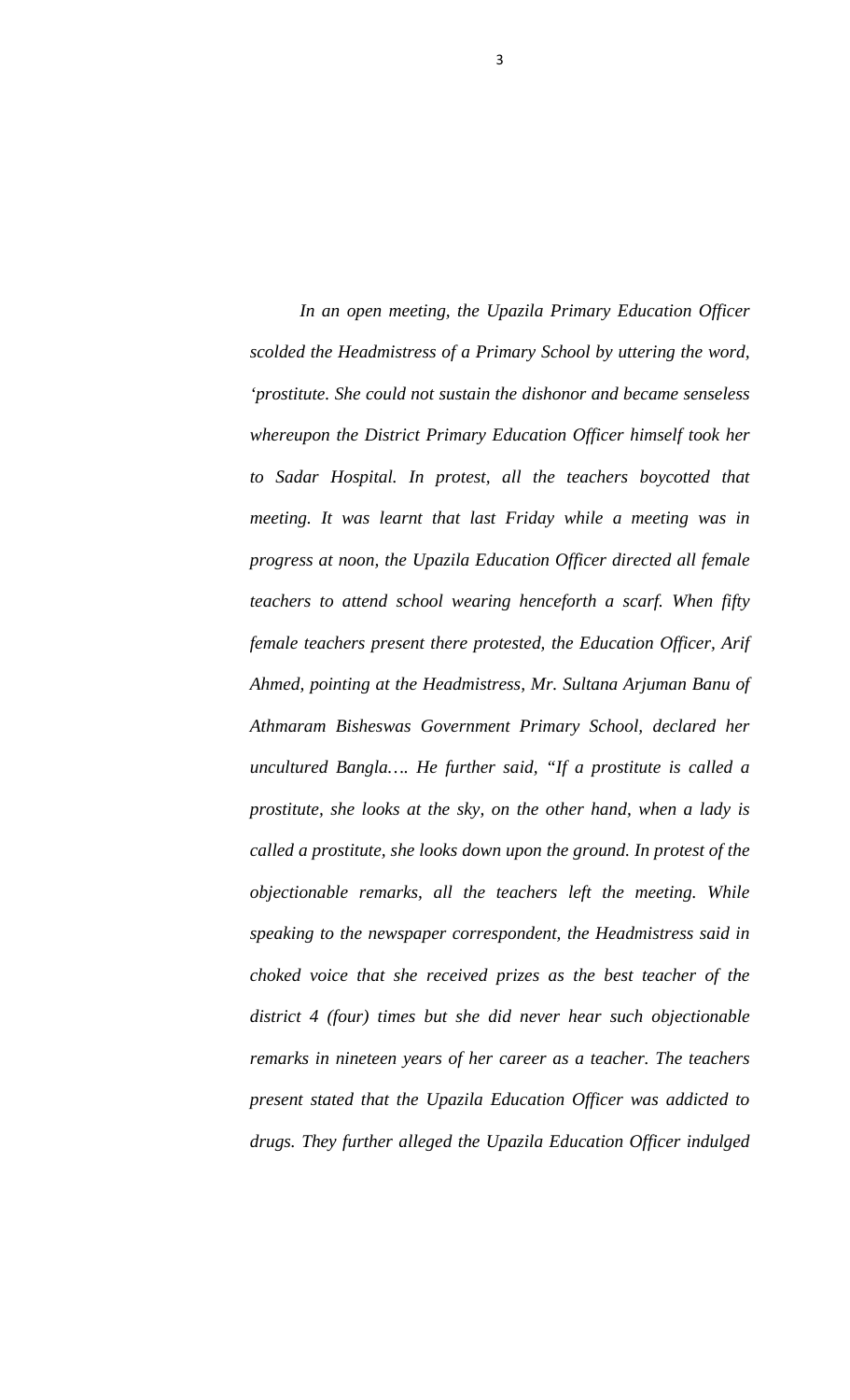*in rampant corruption in posting and transfer of teachers through brokers.* 

4

*When the newspaper correspondent talked about the matter to the Upazila Education Officer he admitted what happened. He further told the newspaper correspondent. "You can write whatever you like." The District Education Officer when heard about the occurrence stated that action was being taken against the Upazila Education Officer.*

 After service of notice, an enquiry was conducted by the Deputy Director of the Department of Primary Education. The Deputy Director submitted a report on 27.9.2009 stating that the news item as stated in The Daily Samakal on 26.6.2009 was genuine. The Deputy Director, however, found that the action of the Upazila Education Officer was not intentional and that the action was a mistake. As soon as the report came to our notice we directed the Deputy Director to appear in person before this Court to explain away his position regarding his report dated 28.2.2010.

 In obedience to the Court's order the Deputy Director appeared in person on 11.2.2010 and stated that he did not do any wrong intentionally. We were not satisfied with the explanation. Therefore, on 11.2.2010 we directed the Deputy Director to submit a written explanation about his report. On that date we also directed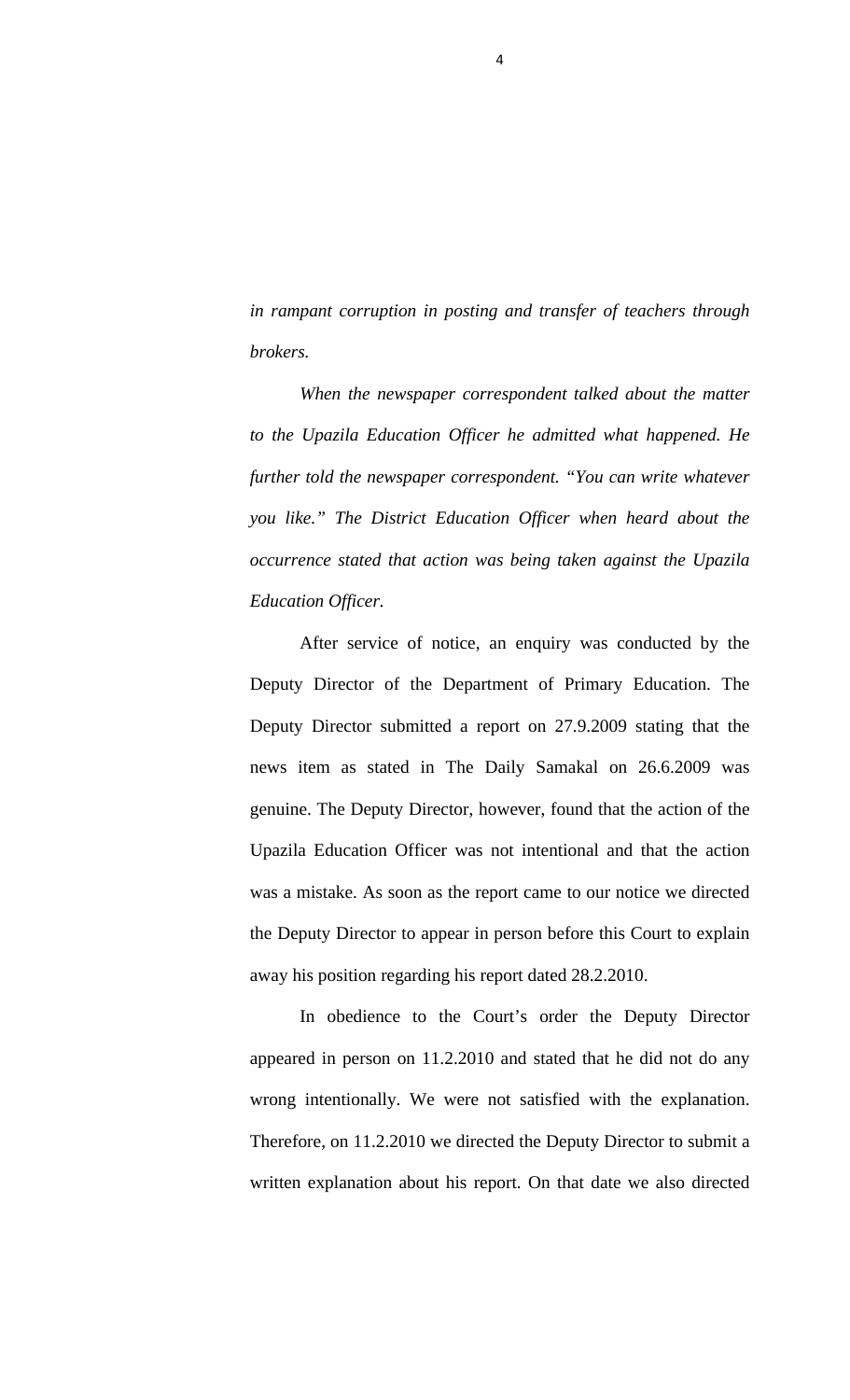the victim to appear in person before this Court on 28.2.2010. On that date the Deputy Director, the victim Sultana Arjuma Haque and the Upazila Education Officer appeared in person. The Deputy Director also submitted a written explanation tendering unqualified apology for the recommendation made in his report. The victim stated before this Court that she became senseless on hearing the derogatory remarks made to her by respondent No.3. She was admitted to the hospital and had to stay there for seven days. She then stated that the occurrence took place on 25.6.2009 as reported in "The Daily Samakol" on 26.6.2009. The victim started crying in the Court Room when we asked her about the occurrence of 25.6.2009. In open Court, respondent No.3 tendered unqualified apology with folded hands to the victim who stated that she had accepted the apology and that she had forgiven respondent No.3.

 On 4.3.2010, the Bangladesh Legal Aid and Services Trust (BLAST) through its Deputy Director (Legal Aid) Ms. Farida Yeasmin filed an application for addition of party. The application was allowed and the Bangladesh Legal Aid and Services Trust was added as co-petitioner No.2.

 Mr. Md. Salahuddin Dolon, learned Advocate appearing in person, submits that the derogatory remarks made by respondent No.3 is highly objectionable and that appropriate punitive action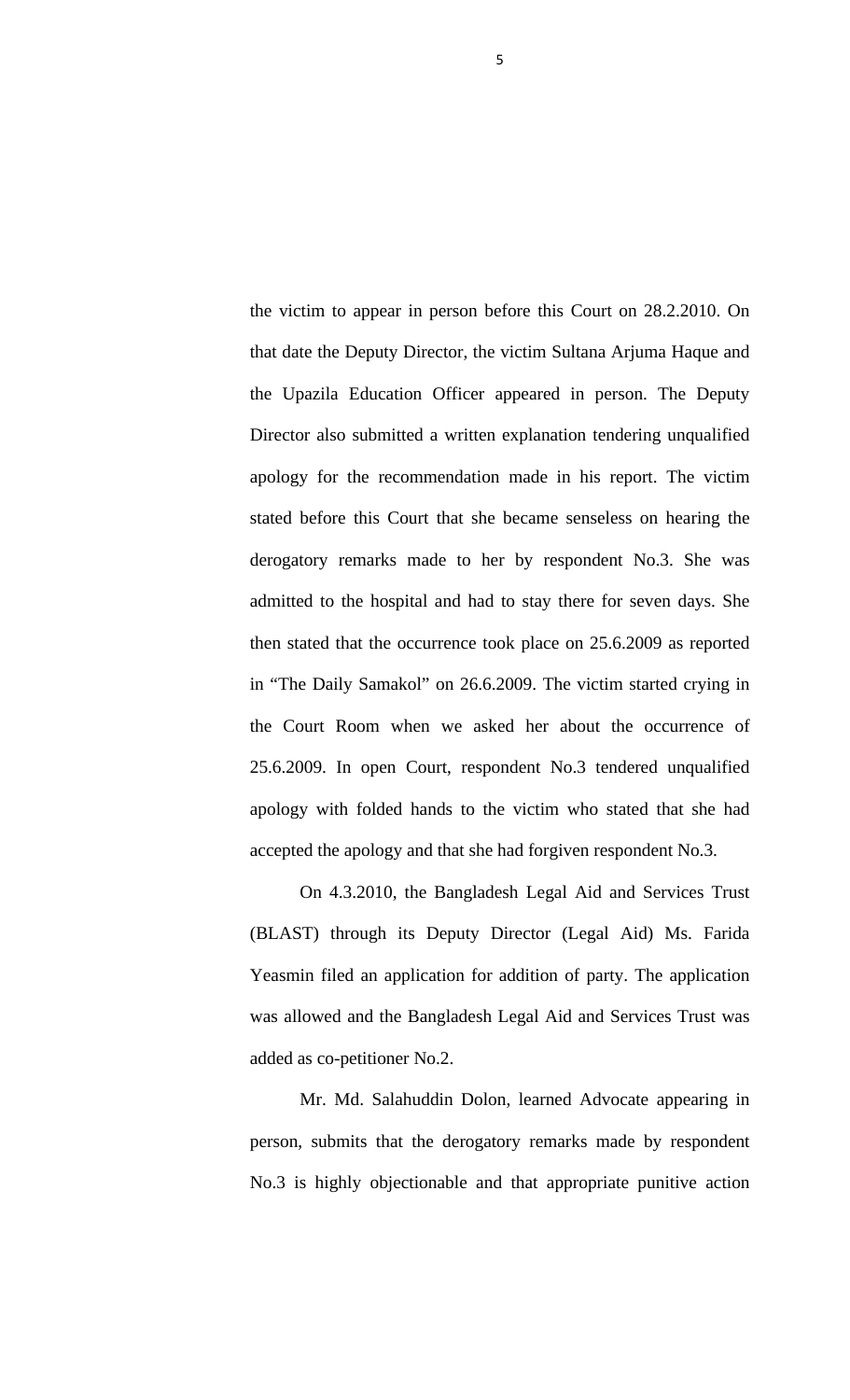should be taken against him. He further submits that the Court should frame guidelines so that the women working in different Government organizations are not harassed.

 Ms. Sara Hossain, learned Advocate appearing on behalf of the co-petitioner No.2, submits that the impugned action is a form of sexual harassment and clear instance of gender based discrimination perpetrated by a state official. She further submits that the impugned action is an example of attempts to impose dress codes on women and such attempts amount to violation of fundamental rights of women as enshrined in the Constitution. She then submits that attempts to impose dress code constitutes a violation of women's right to personal liberty to freedom of expression and to movement and also to freedom of religion as guaranteed by the Constitution. He lastly submits that specific measures should to be undertaken by the state to implement its obligations to enforce the constitutionally guaranteed rights to prohibit gender discrimination and ensure equality of opportunity in public employment, as well as freedom of expression.

 We have perused the application, the affidavit filed by respondent No.3 tendering unqualified apology and written explanation submitted by the Deputy Director, Primary Education, Respondent No.3, Upazila Education Officer, stated that the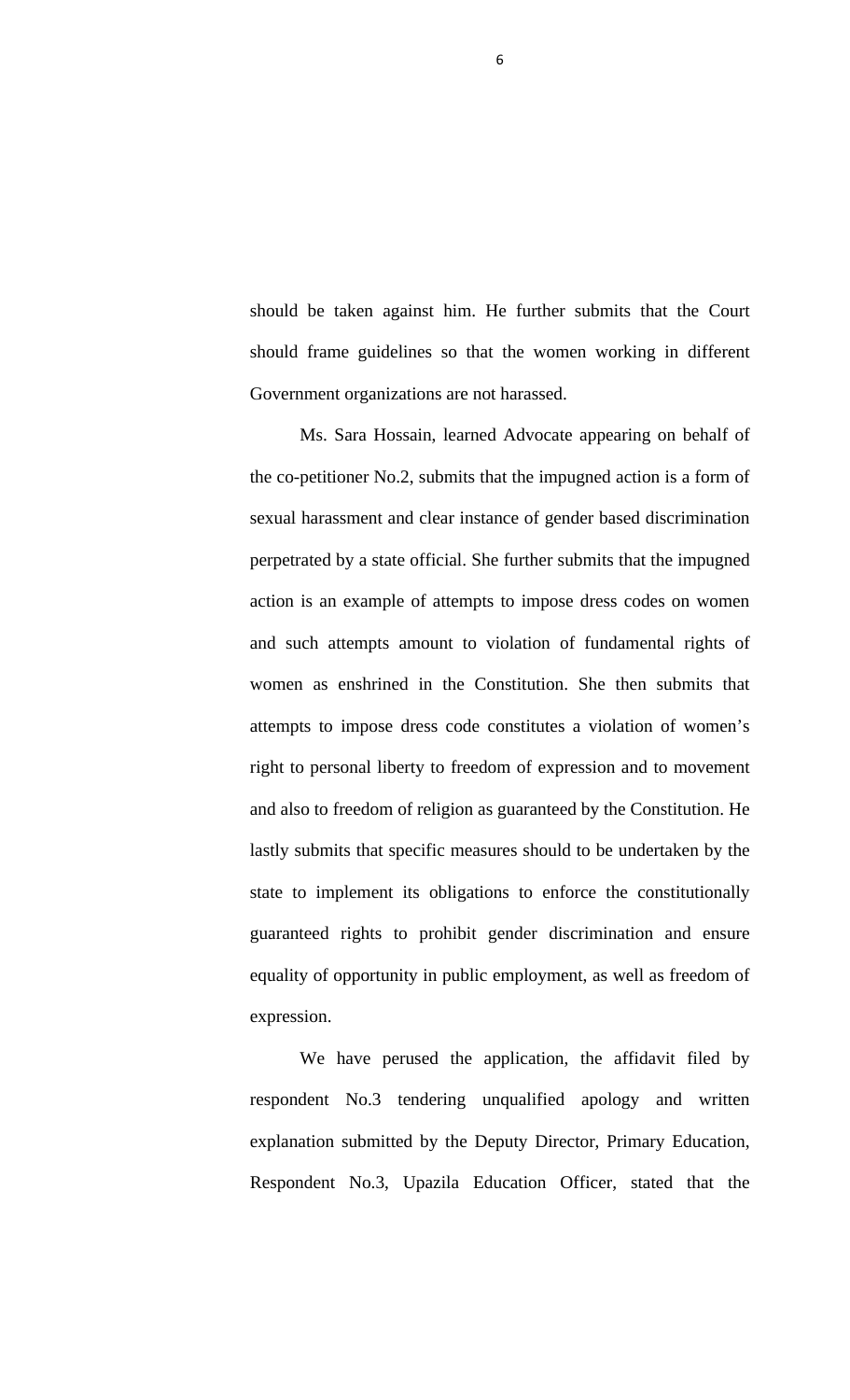occurrence as alleged in the news item published in 'The Daily Samakal' was true. Consequently, when the victim appeared before this Court, respondent No.3 tendered unqualified apology to her with folded hands. The victim, however, accepted the unqualified apology and stated that she had forgiven respondent No.3. How an educated man of the status of a Thana Education officer could utter the word "Bangla" (prostitute) to a Headmistress of a Government Primary School is not comprehensible. It is the personal choice of a woman to wear veil or to cover her head. Any such attempt to control a woman's movement and expression and further in this case threatening the teacher concerned for her failure to do so is clearly a violation of her right to personal liberty.

 In Bangladesh there has been no uniform practice of veiling or head covering among women. However, in recent years, there have seen such attempts to forcibly impose dress codes not only by private persons and extremist political organizations, claiming to act on the basis of religion, but also by persons in authority, including those in public office.

 In the absence of any legal sanction, attempts to coerce or impose a dress code on women clearly amounts to a form of sexual harassment. To the extent the derogatory term used against the teacher was sexually coloured and it also targeted her as a woman by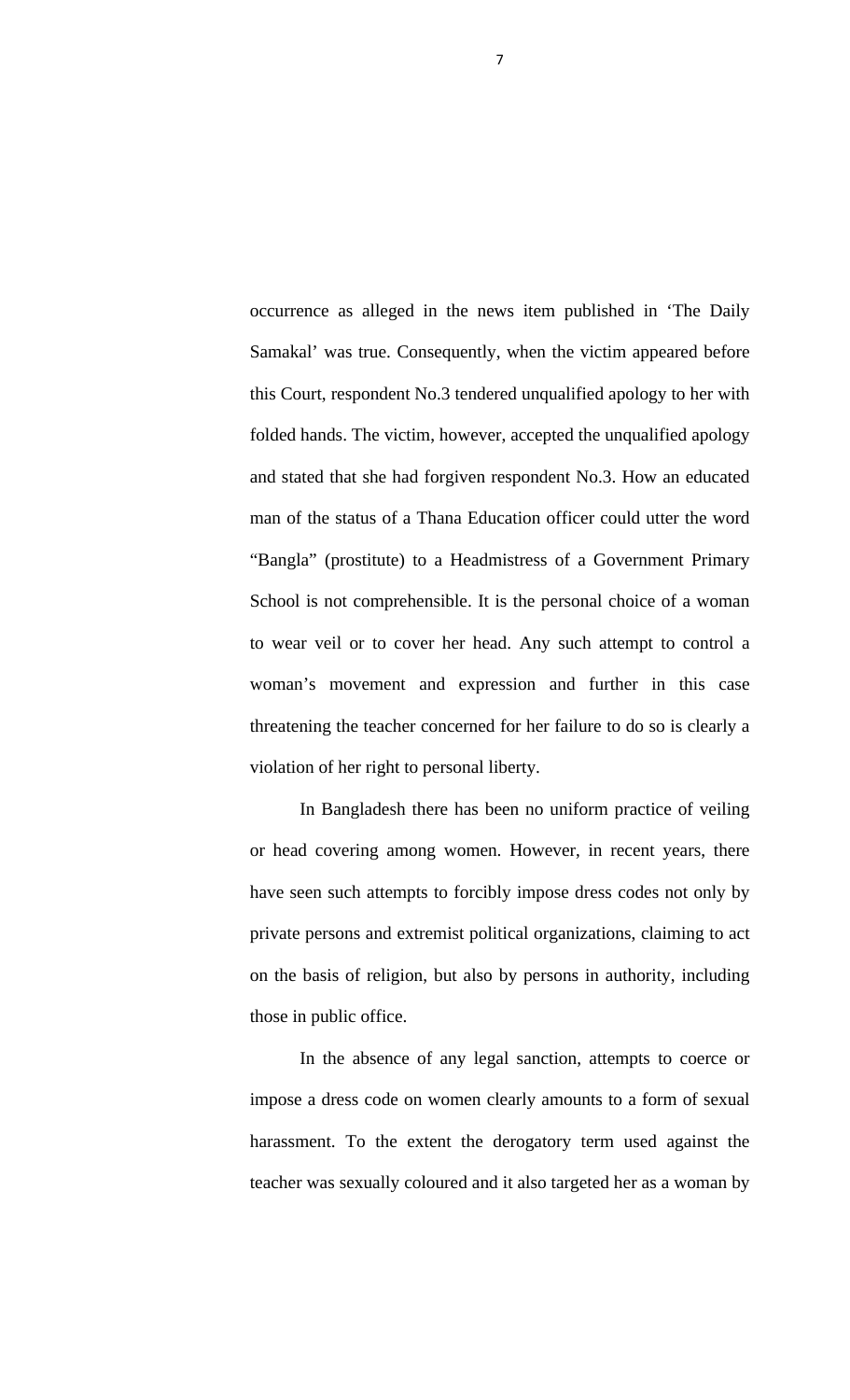requiring her to cover her head, a requirement which was not made to any other make teacher in the school and such action also amounts to sexual harassment and to a form of gender discrimination.

 As Article 29 occurring in chapter III of Constitution states, amongst others, that there shall be equality of opportunity for all citizens in respect of employment or office in the service of the Republic and that no citizen shall, on the grounds only of religion, race, caste, sex or place of birth, be illegible for, or discriminated against, in respect of any employment or office in the service of the Republic, Sub-article (2) of Article 28 specifically provides that women should have equal rights with men in all spheres of the State and of public life. Sub-article (4) of Article 28 provides that nothing in this article shall prevent the State from making special provision in favour of women or children or for the advancement of any backward section of citizens.

Article 39 of the Constitution guarantees freedom of thought, conscience and expression. Freedom of expression ranges from the articulation of words and images to actions and lifestyle choices, including choices around one's manner of dress and behavior. Subjecting a woman to harassment due on account of her failure to cover her head, is a discriminatory act, which is a violation of equality clause of the Constitution and inconsistent with international standards.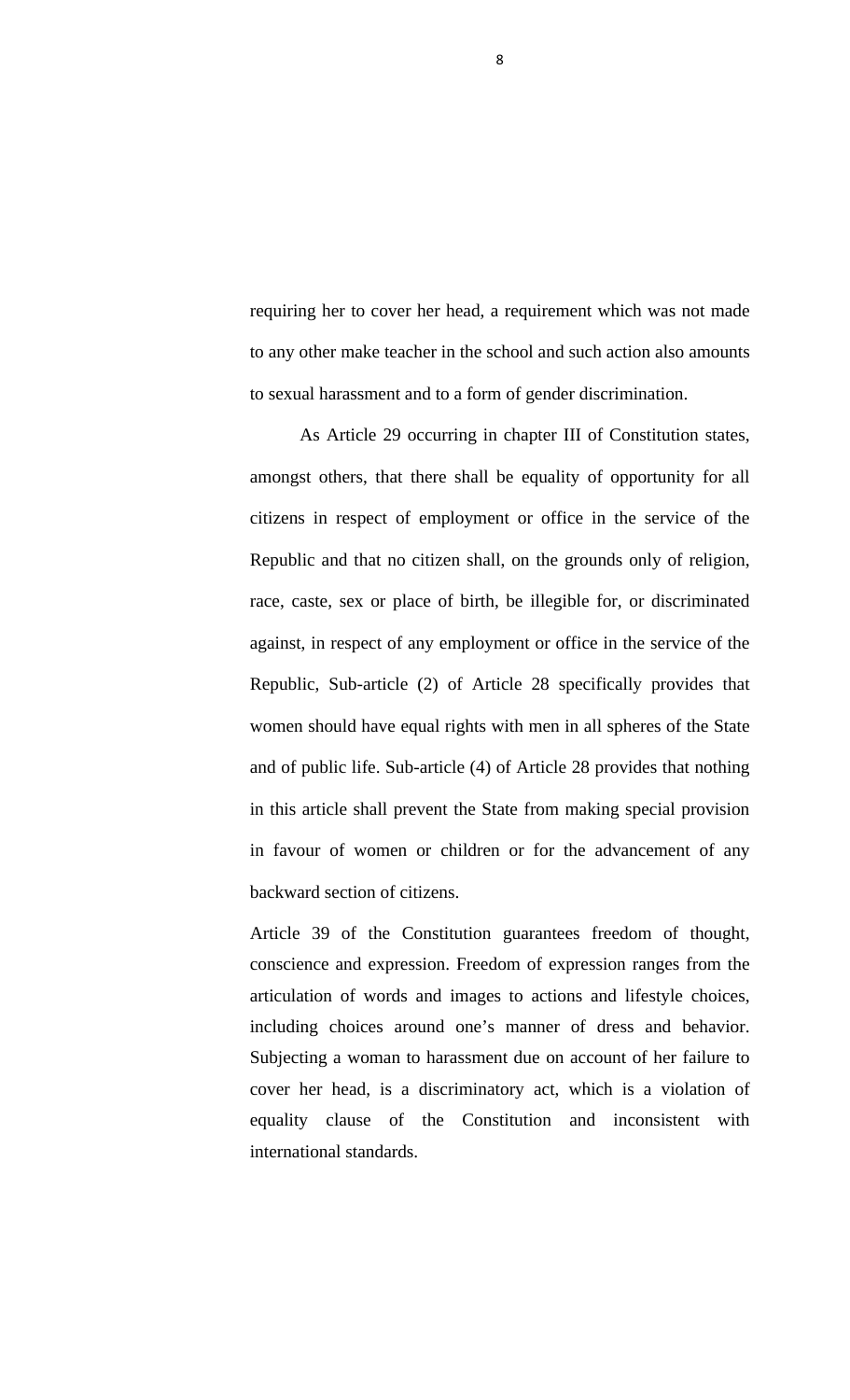Arbitrary and intrusive gender-based codes for acceptable demeanour an dress also violate the rights to privacy and to free expression protected under international law, as well as the right of women to protection from violence. These obligations of the state have been set out in reports of the United Nations Special Rapporteur on Violence against Women, which are summarized below:

 As a party to the International Covenant on Civil and Political Rights (ICCPR). Bangladesh has agreed to bar interference with the right to privacy (Article 17) and protects freedom of expression (Article 19). Bangladesh has the obligation to respect and ensure these rights, and to do so in a non-discriminatory manner, as set forth in Article 2 of the treaty.

 Many international legal instruments dealing with human rights include the protection of women from violence in their provisions. The University Declaration of Human Rights, in article 1, states that "all human beings are born free and equal in dignity and rights". Article 2 provides that "everyone is entitled to all the rights and freedoms set forth in this Declaration, without distinction of any kind, such as race, colour, sex, language, religion, political or other opinion, national or social origin, property, birth or other status". Article 3 provides hat "everyone has the right to life, liberty and security of person." Article 5 provides that "no one shall be subjected to torture or to cruel, inhuman or degrading treatment or punishment." The nondiscrimination clause in Article 2, taken together with Articles 3 and 5, means that any form of violence against women which can be construed as a threat to her life, liberty or dignity or security of person or which constitutes torture or cruel,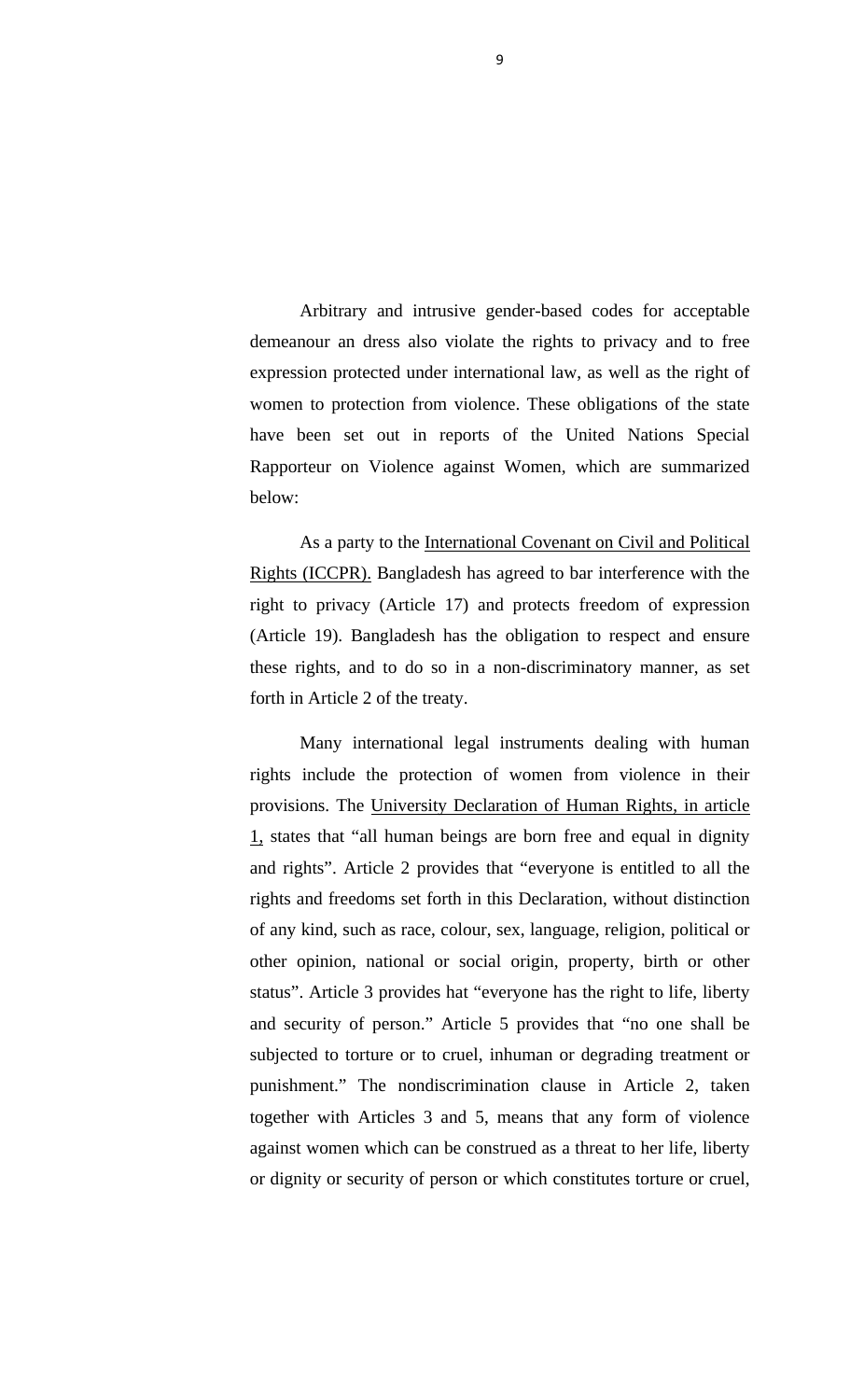inhuman or degrading treatment is not in keeping with the Universal Declaration and is therefore a violation of the international obligations of Member States.

 Article 3 of the International Covenant on Economic, Social and Cultural Rights guarantees the equal right of men and women to the enjoyment of all rights set forth in that Covenant and many of the substantive rights set out in the Covenant cannot be enjoyed by women if gender-based violence is widespread. For example, article 7 of the International Covenant on Economic and Social Rights ensures the right of everyone to the enjoyment of just and favourable conditions of work. This, by implication, entails that women must be free of violence and harassment at the workplace.

 General recommendation No.19, of the United Nations Committee on the Elimination of Violence against Women, Eleventh session, General recommendation 19 (CEDAW/C/1992/L.1/Add.15./formulated in 1992, deals entirely with violence against women and explicitly states that gender-based violence is a form of discrimination which seriously inhibits a woman's ability to enjoy right and freedom on a basis of equality with men and asks that State parties have regard to this when reviewing their laws and policies. The recommendation further states that when reporting under the Convention States parties should take this into consideration. It also argues that the definition of "discrimination" in article 1 of the Convention includes genderbased violence, which is in turn defined in recommendation 19 as "violence directed against a woman because she is a woman or which effects women disproportionately. It includes physical,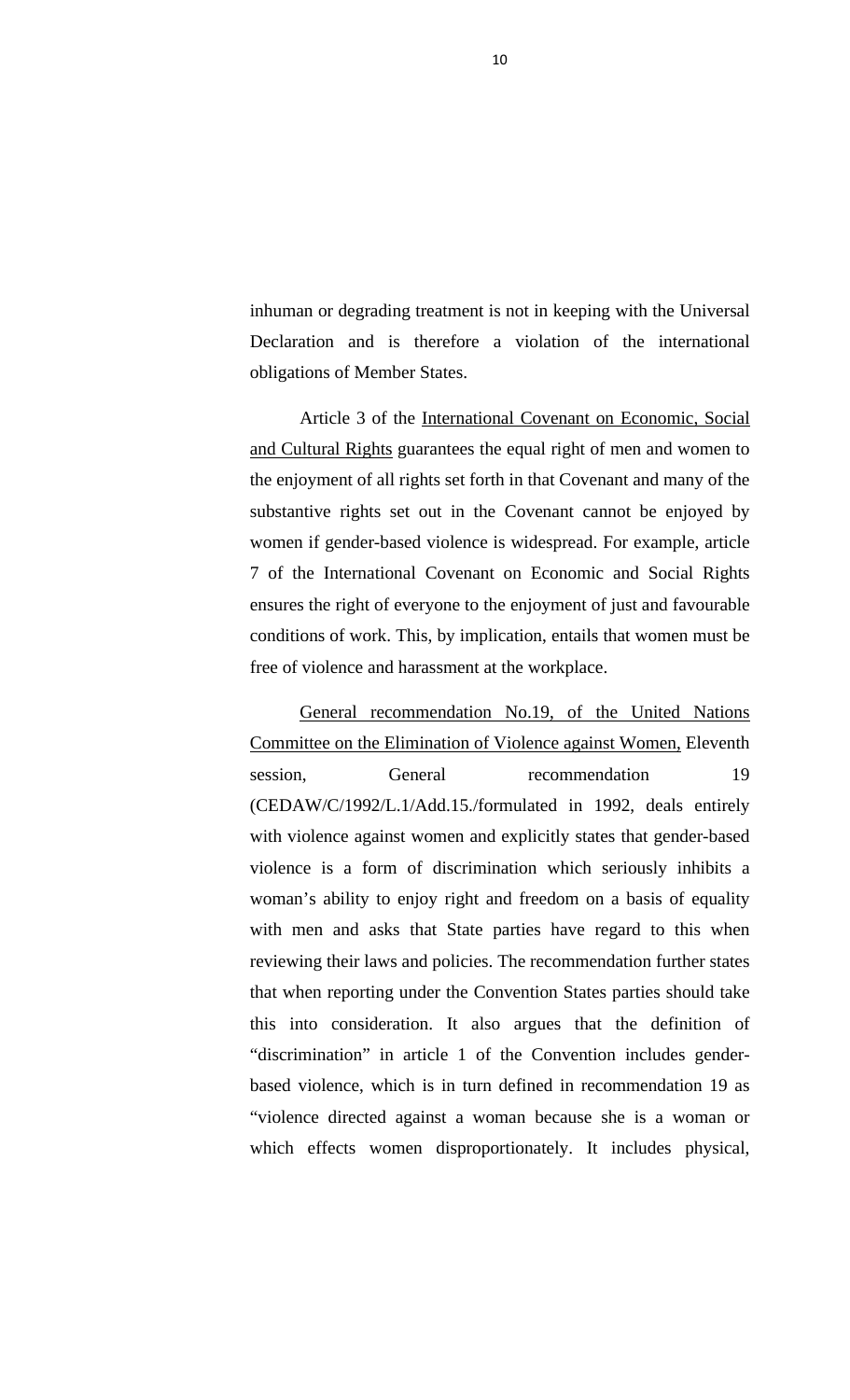mental, or sexual harm or suffering, threats of such acts, coercion and other deprivations of liberty."

 General recommendation 19 also deals with specific articles of the Convention and how they relate to violence against women. The specific areas discussed include traditional attitudes, customs and practices (arts.2(f) 5 and 10(c), violence and equality in employment (art.11), and rural women (art.14).

 General recommendation 19 argues that *traditions and customs* and practices whereby women are regarded as subordinate or as having stereotyped roles perpetuate various practices, including violence and coercion, and that such prejudices and beliefs may be used to justify gender-based violence as a form of protection or control of women, as a result of which women are deprived of the equal enjoyment of their human rights and fundamental freedoms.

 On the question of *employment,* General recommendation 19 states that gender specific violence such as sexual harassment in the workplace can seriously impair equality in employment. The General recommendation also recognizes that rural women are at special risk of violence because of the persistence of traditional attitudes in many rural communities and it imposes an obligation on States to ensure that services for victims of violence are accessible to rural women. Where necessary, special services should be provided for isolated communities. (emphasis is ours)

 Our courts will not enforce those Covenants as treaties and conventions, even if ratified by the State, are not part of the *corpus juris* of the State unless those are incorporated in the municipal legislation. However, the court can look into these conventions and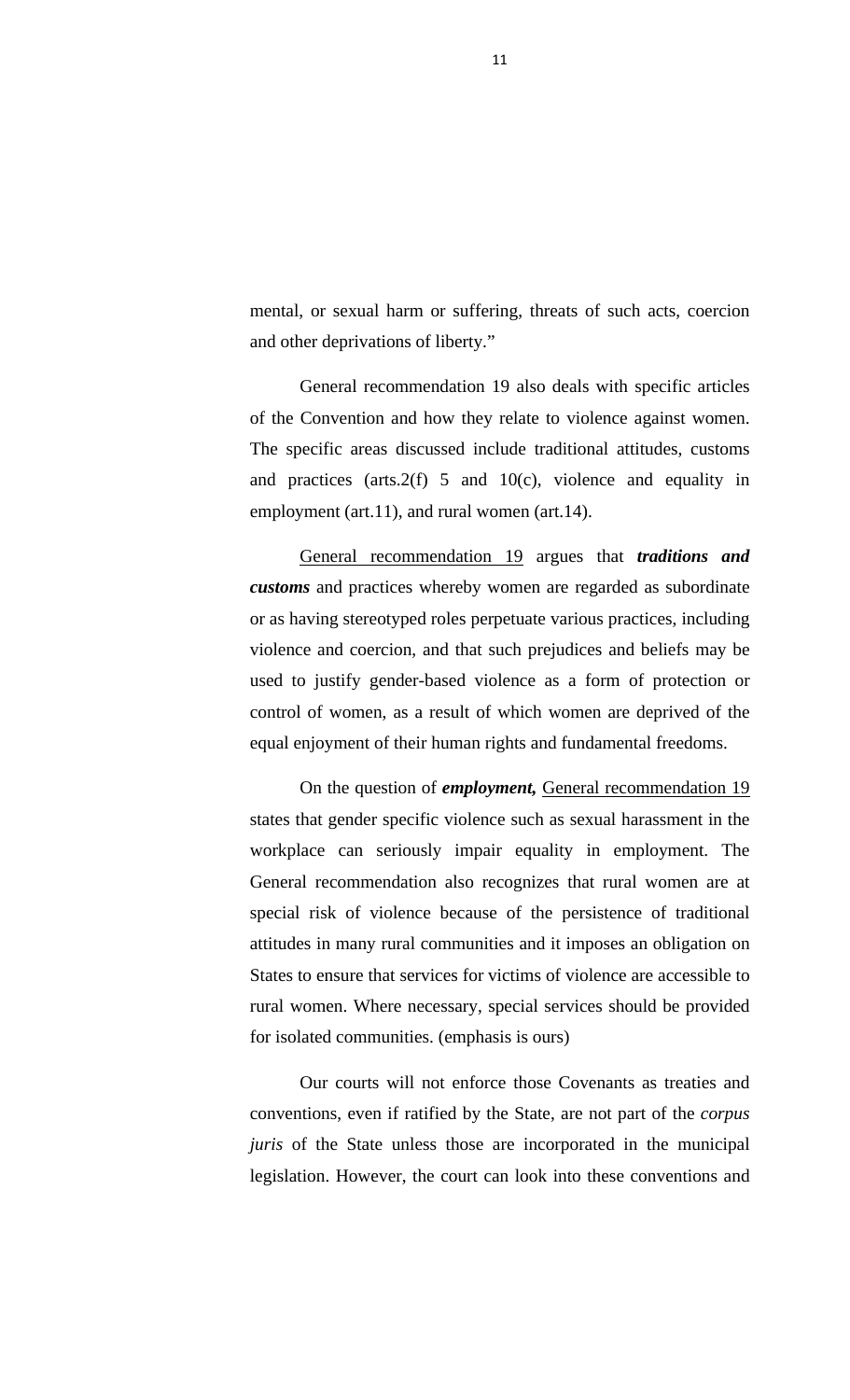covenants as an aid to interpretation of the provisions of Part III, particularly to determine the rights implicit in the rights like the right to life and the right to liberty, but not enumerated in the Constitution. *In the case of H.M. Ershad v. Bangladesh, 2001 BLD(AD) 69,* it is held: "The national courts should not …………straightway ignore the international obligations which a country undertakes. If the domestic laws are not clear enough or there is nothing therein the national courts should draw upon the principles incorporated in the international instruments." In the case of *Apparel Export Promotion Council v. Chopra. AIR 1999 SC 625*  it is held, "In cases involving violation of human rights, the courts must for ever remain alive to the international instruments and conventions and apply the same to a given case when there is no inconsistency between the international norms and the domestic law occupying the field."

 Article 25 occurring in Part II (Fundamental Principles of State Policy) of the Constitution states, amongst others, that the State shall base its international relations on the principles of respect for international law and the principles enunciated in the United Nations Charter.

 As the instant case demonstrates, harassment of women and girls is endemic in public and private sectors. On 14.5.2009 this Court in the case of *Bangladesh National Women Lawyers Association (BNWLA) Vs. Government of Bangladesh and Others, reported in (2009) 14 BLC 694=(209) 29 BLD (HCD) 415* issued guidelines for the prevention of sexual harassment directing the Government to enact legislation to address this issue immediately pending which the guidelines would have the force of law. In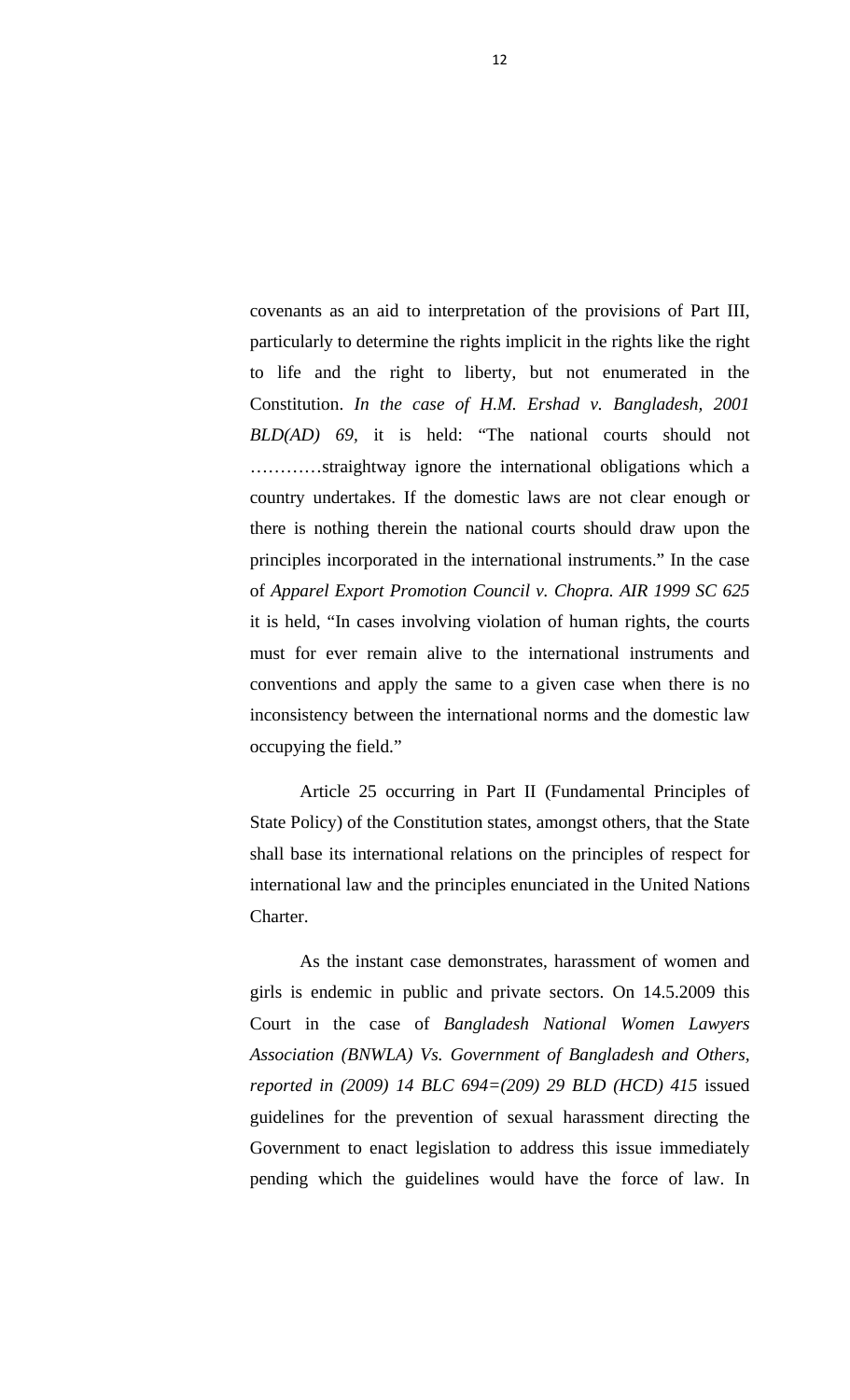accordance with the guidelines on sexual harassment laid down by this Court in its Judgment dated 14.5.2009 in *Bangladesh National Women Lawyers Association (BNWLA) Vs. Government of Bangladesh and Others,* sexual harassment includes:

4(i)c Sexually coloured verbal representation;

4(i)(f) Sexually coloured remark or gesture.

 Rule 2 of the Government Servants (Discipline and Appeals) Rules 1985 defines 'misconduct' as conduct prejudicial to good order or service discipline or contrary to any provision of the Government Servants (Conduct) Rules, 1979 or unbecoming of an officer or gentleman.

 Rule 27A. Conduct towards female colleagues-No Government servant shall use any language or behave with his female colleagues in any manner which is improper and goes against the official decorum and dignity of female colleagues. This Rule 27 is to be read with the definition of sexual harassment given in Guideline 4 of the Guidelines formulated by this Court in the case of *Bangladesh Jatiya Mahila Ainjibi Samity Vs. Government of Bangladesh reported in (2009) 14 BLC 694=2009) 29 BLD (HCD) 415* in case of Government servants.

 In general, the educational institutions both in public and private sectors shall follow the guidelines formulated in the case of *Bangladesh Jatiya Mahila Ainjibi Samity Vs Government of Bangladesh* until a legislation is made by the parliament in this regard.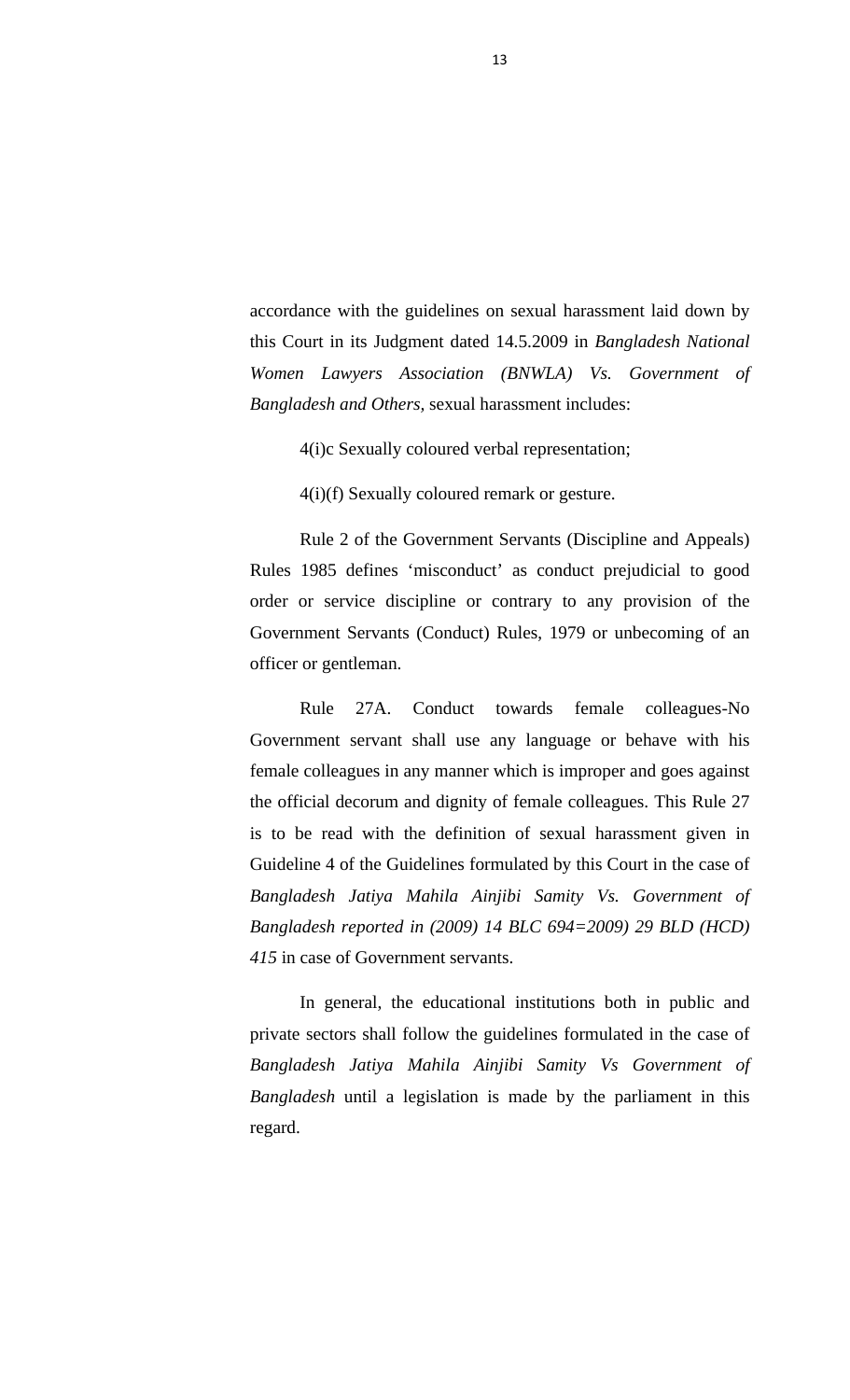Since respondent no. 3has tendered unqualified apology and since the victim accepted that apology, we have decided not to impose any prescribed punishment on respondent No.3 but respondent No.3 should be immediately withdrawn/transferred so that the victim could not be subjected to any further harassment by this respondent.

 In the light of the finding made above, the Rule is disposed of with the following direction:

- (1) The Ministry of Education, respondent No.1 is directed to ensure that the women working in different education institutions under it both in public and private sectors are not subjected to similar harassment by their superior and others.
- (2) The Ministry of Education shall ensure that the women working in educational institutions under it both in public and private sectors are not subjected to wearing veil or covering their head against their will and that it is their choice to do or not to do so.
- (3) The Ministry of Education is also directed to implement guidelines formulated in the case of *Bangladesh Jatiya Mahila Ainjibi Samity Vs. Government of Bangladesh* in all educational institutions under it both in private and public sectors and to report through the Registrar of the Supreme Court about the action taken on those guidelines.

There is no order as to costs.